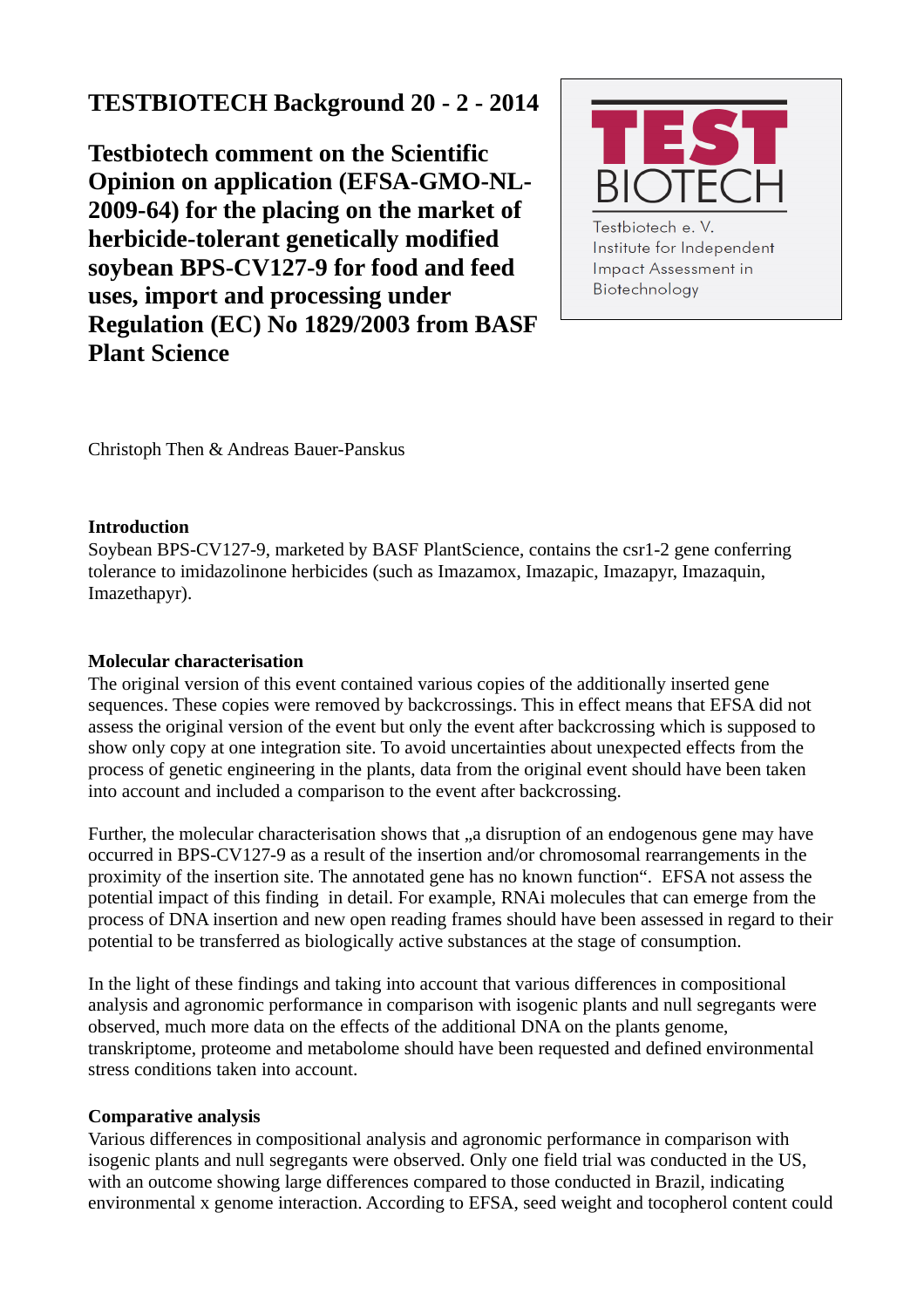not be established as being equivalent to comparators and references. In conclusion, several unexpected changes in plant metabolism were found that might point to other unexpected and currently undetected changes. In consequence, EFSA should have requested much more data from all parts of the plants and a complete set of data on phenotypical characteristics. Instead, EFSA accepted a dossier with no reliable data from many parts of the plants such as forage, and without phenotypical data from very important characteristics such as pollination, nodulation and seed germination. EFSA was of the opinion that these data would only be relevant for the environmental risk assessment for cultivation of the plants. This reasoning has to be rejected since these data are absolutely essential to make a judgment on the real dimension of unintended effects in the plants that might have an impact on health.

#### **Food Safety Assessment**

## **Toxicology**

The applicant carried out a 90-day subchronic study but this was not taken into account by EFSA because of several flaws. The GMO panel did not request a new 90-day study. Thus, there is no feeding study with the whole plants available to assess effects on health.

EFSA states that, "the occurrence of an unintended effect in seed weight cannot be ruled out". Therefore EFSA sees the need for further considering the "the potential consequences of the observed difference in seed weight". This observation should also have prompted further investigation into potential effects on health from the soybeans. There should, for example, have been a request for feeding studies with the whole plant. However, unexpected effects in seeds were only considered in regard to environmental impacts and not in the context of effects on health. This is another major flaw in the overall risk assessment of the soybeans.

# **Allergenicity**

EFSA (2010) requests detailed investigations into allergenic risks for infants and individuals with impaired digestive functions. "The specific risk of potential allergenicity of GM products in infants as well as individuals with impaired digestive functions (e.g. elderly people, or individuals on antacid medications) should be considered, taking into account the different digestive physiology and sensitivity towards allergens in this subpopulation." However, these specific risks were left aside during EFSA risk assessment.

Further, the soybeans were tested with sera from small groups of individuals known to react to allergens from soybeans. Differences were observed but not deemed relevant. As the minutes of a meeting of the working group (WG) "Self Task on Allergenicity" of 24 September 2007 shows, EFSA has serious doubts about the reliability of the investigations with such a small number of patients conducted in this case. "More sera from patients are needed but they also need to be well characterised. Statistical calculations have been done showing that 60-70 well characterised sera are needed based on variability. Since this might not be feasible, the WG has to consider the reliability of studies with a lower number of sera." Therefore, the assessment conducted by EFSA is inadequate. EFSA should have requested more detailed investigations taking into account possible changes in the content of all relevant allergens known to occur in soybeans. Further, no other non-IGE-mediated immune reactions were taken into account, although these effects hve to considered as being relevant (Mills et al., 2013).